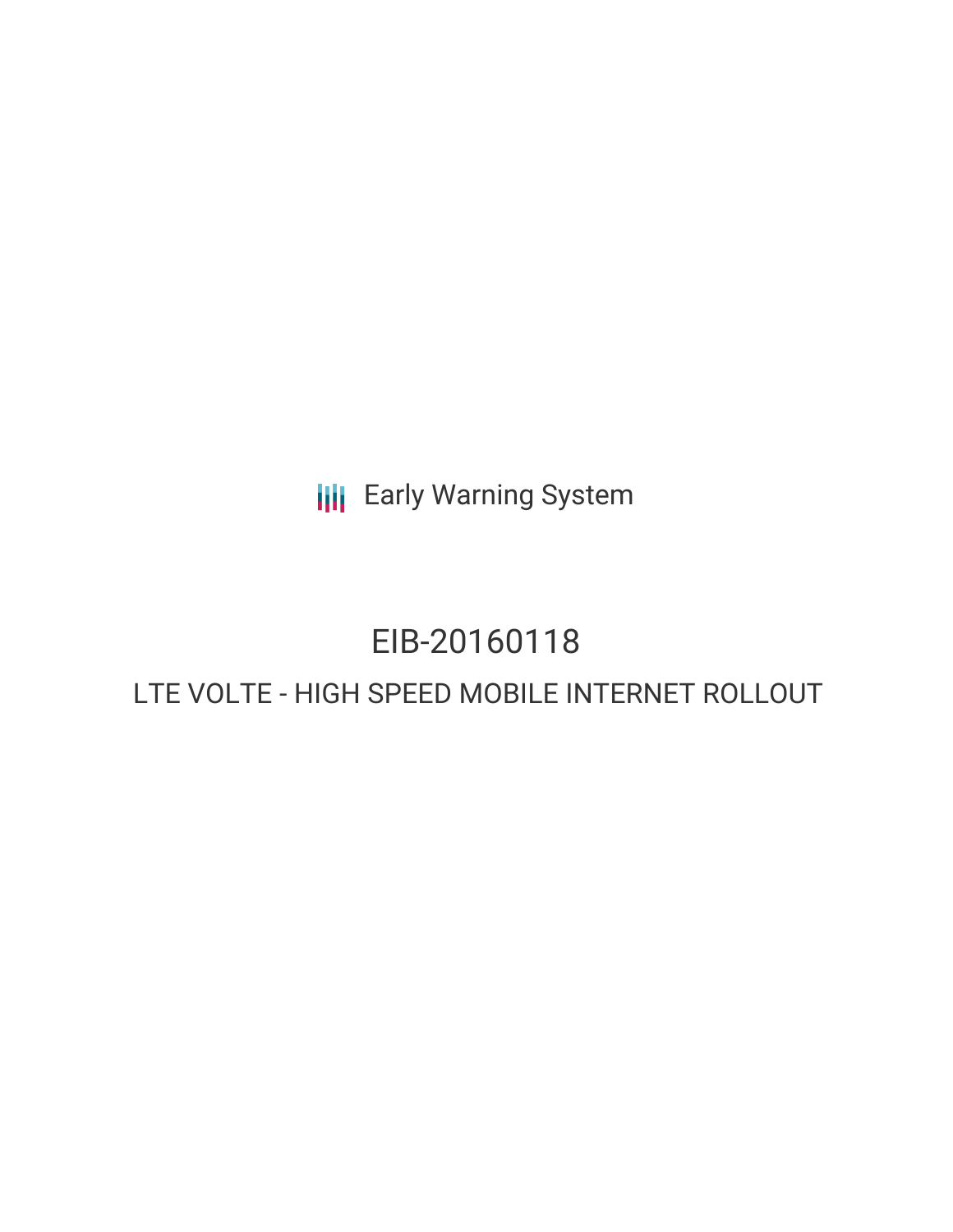### **Quick Facts**

| <b>Countries</b>               | Netherlands, Sweden            |
|--------------------------------|--------------------------------|
| <b>Financial Institutions</b>  | European Investment Bank (EIB) |
| <b>Status</b>                  | Approved                       |
| <b>Bank Risk Rating</b>        | U                              |
| <b>Voting Date</b>             | 2016-10-14                     |
| <b>Borrower</b>                | TELE2 AB                       |
| <b>Sectors</b>                 | Communications                 |
| <b>Investment Type(s)</b>      | Loan                           |
| <b>Investment Amount (USD)</b> | \$137.16 million               |
| <b>Loan Amount (USD)</b>       | \$137.16 million               |
| <b>Project Cost (USD)</b>      | \$276.51 million               |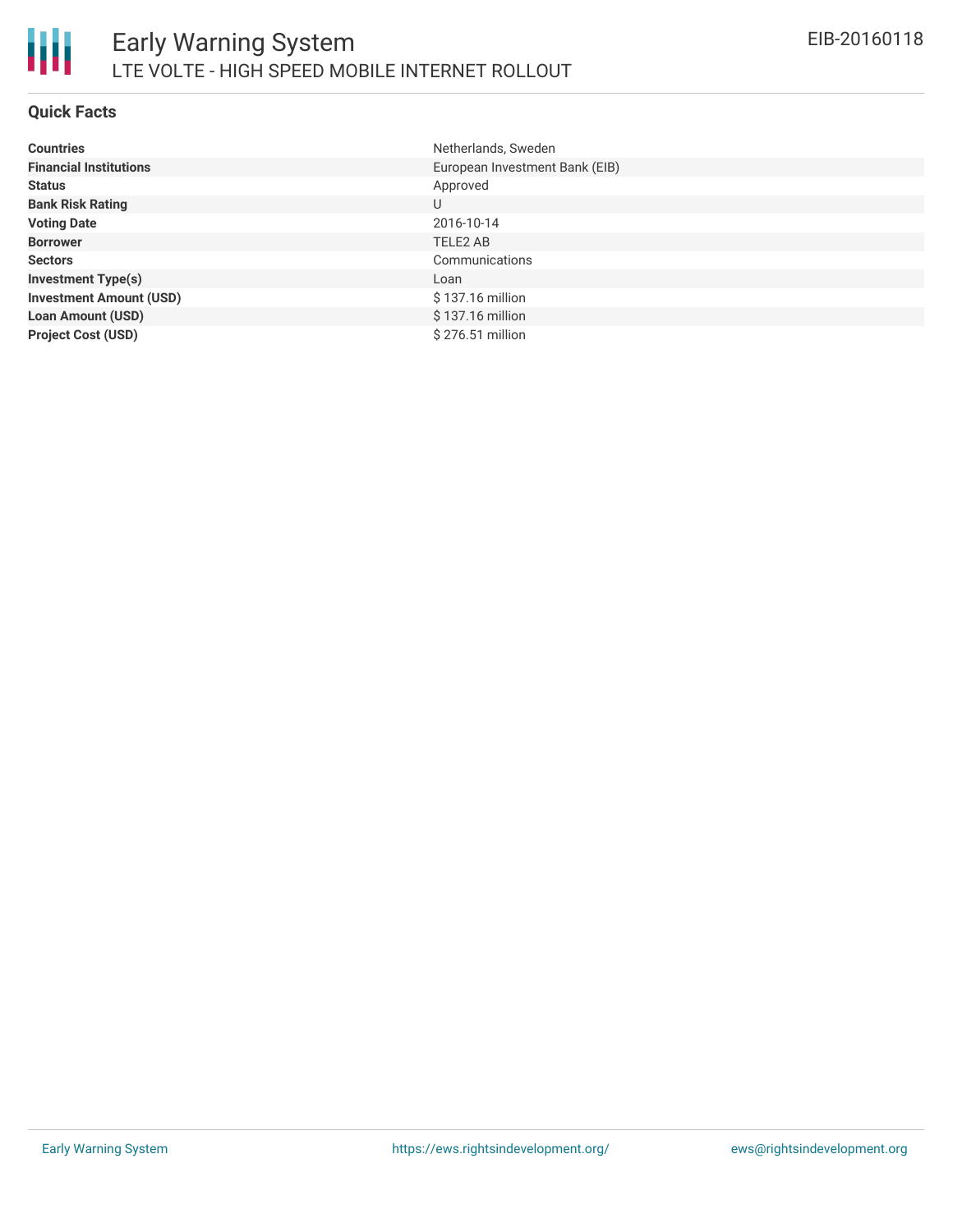

### **Project Description**

According to EIB website, the project is concern with the expansion and capacity increase of the 4G mobile networks in Sweden and in the Netherlands. In Sweden the plan intends to increase the geographical coverage leading by 2019 to close to full population coverage. In the Netherlands the project aims to increase the outdoor population coverage to close to full by 2018 and to further increase indoor coverage in densely populated areas. It will result in increasing the quality and coverage of the promoter's mobile networks, enabling provisioning of advanced mobile broadband services also in the more rural and remote areas. Telecommunications have a widely reported direct and indirect effect of increasing growth and creating highquality innovation-based employment. Accordingly, the project is expected to have a positive impact on the overall creation of sustainable growth and employment in the Netherlands and Sweden.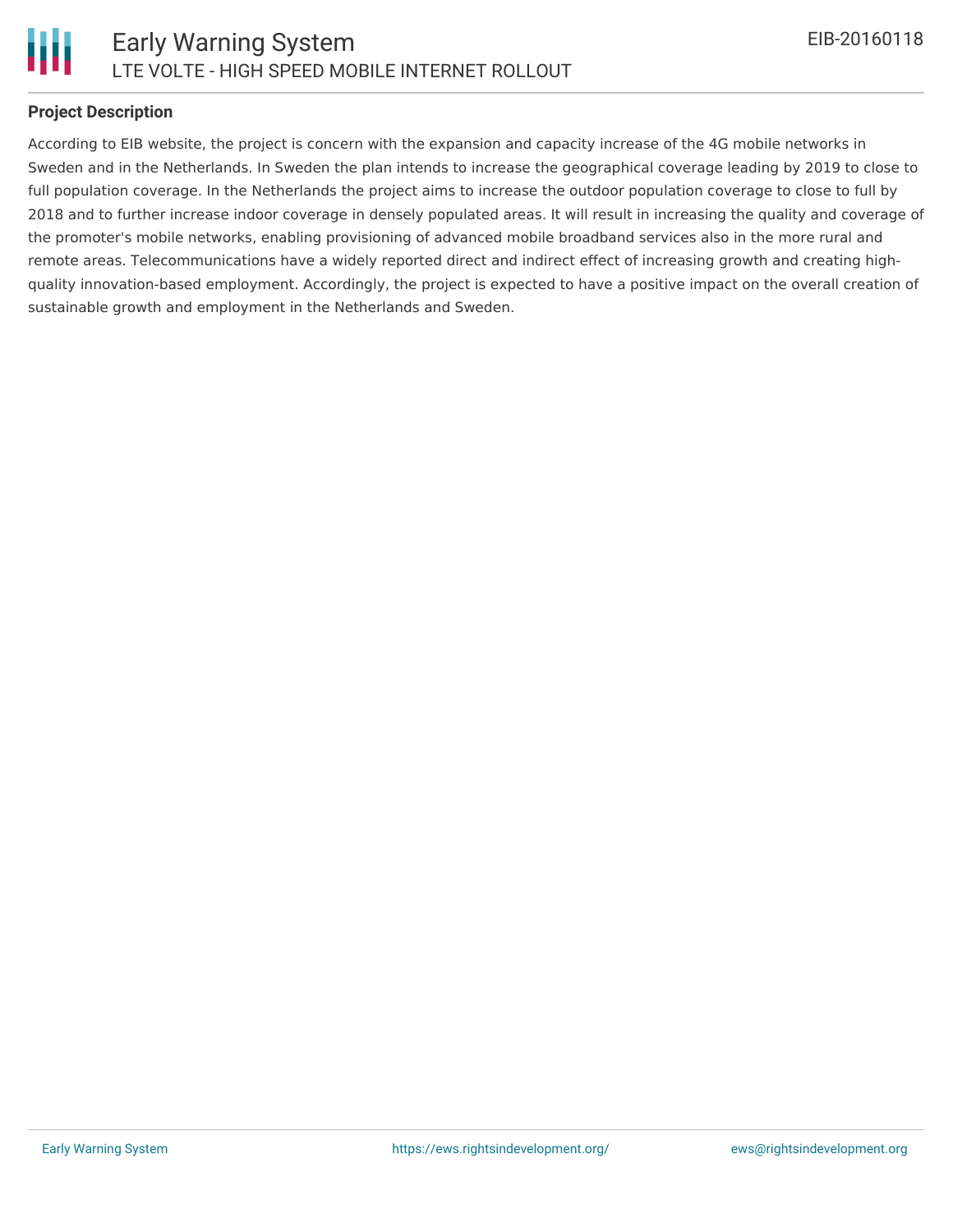

#### **Investment Description**

European Investment Bank (EIB)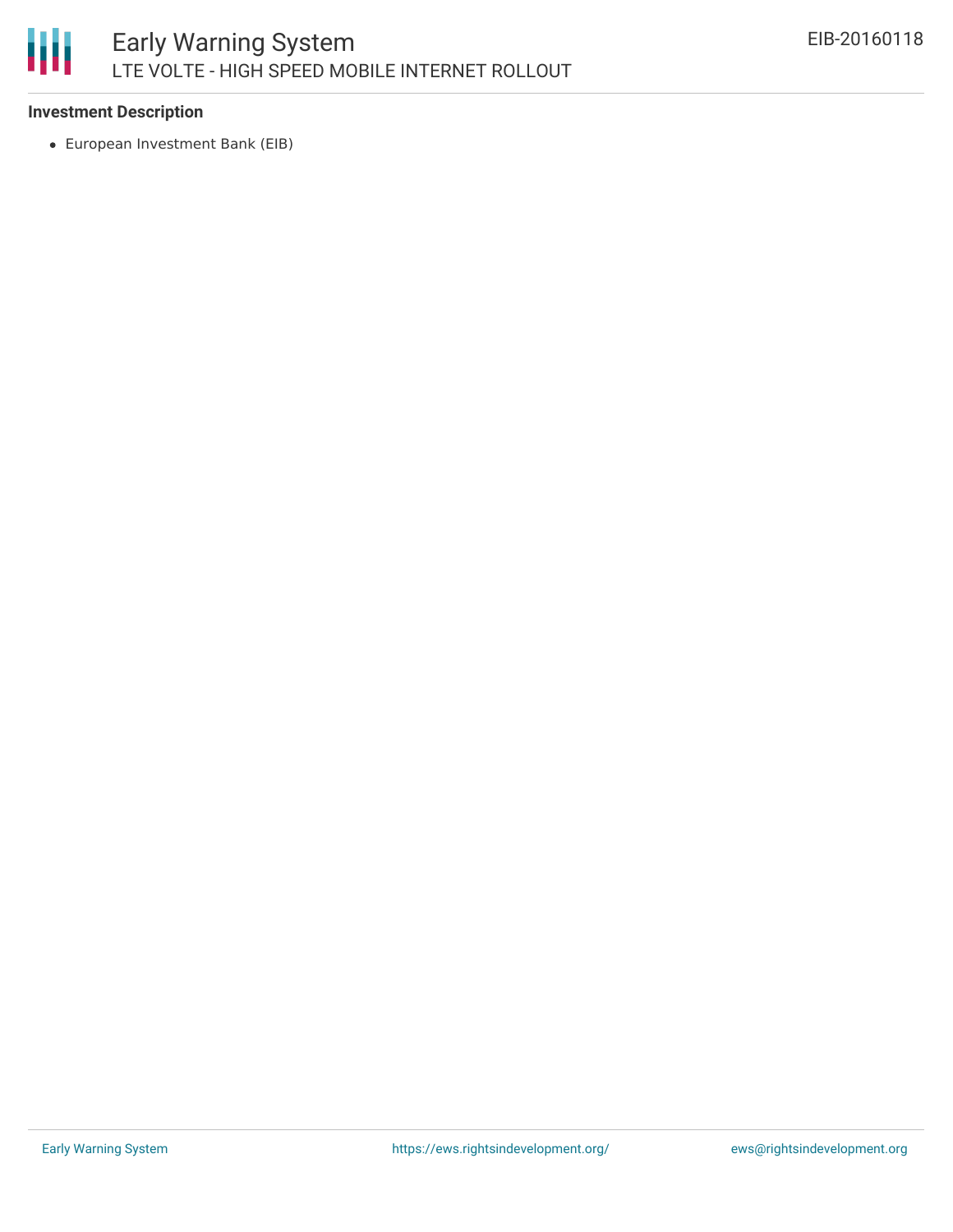## **Contact Information**

\*No contact information provided at the time of disclosure.\*

#### ACCOUNTABILITY MECHANISM OF EIB

The EIB Complaints Mechanism is designed to facilitate and handle complaints against the EIB by individuals, organizations or corporations affected by EIB activities. When exercising the right to lodge a complaint against the EIB, any member of the public has access to a two-tier procedure, one internal - the Complaints Mechanism Office - and one external - the European Ombudsman. A complaint can be lodged via a written communication addressed to the Secretary General of the EIB, via email to the dedicated email address complaints@eib.org, by completing the online complaint form available at the following address: http://www.eib.org/complaints/form, via fax or delivered directly to the EIB Complaints Mechanism Division, any EIB local representation office or any EIB staff. For further details, check:

http://www.eib.org/attachments/strategies/complaints\_mechanism\_policy\_en.pdf

When dissatisfied with a complaint to the EIB Complaints Mechanism, citizens can then turn towards the European Ombudsman. A memorandum of Understanding has been signed between the EIB and the European Ombudsman establishes that citizens (even outside of the EU if the Ombudsman finds their complaint justified) can turn towards the Ombudsman on issues related to 'maladministration' by the EIB. Note that before going to the Ombudsman, an attempt must be made to resolve the case by contacting the EIB. In addition, the complaint must be made within two years of the date when the facts on which your complaint is based became known to you. You can write to the Ombudsman in any of the languages of the European Union. Additional details, including filing requirements and complaint forms, are available at: http://www.ombudsman.europa.eu/atyourservice/interactiveguide.faces